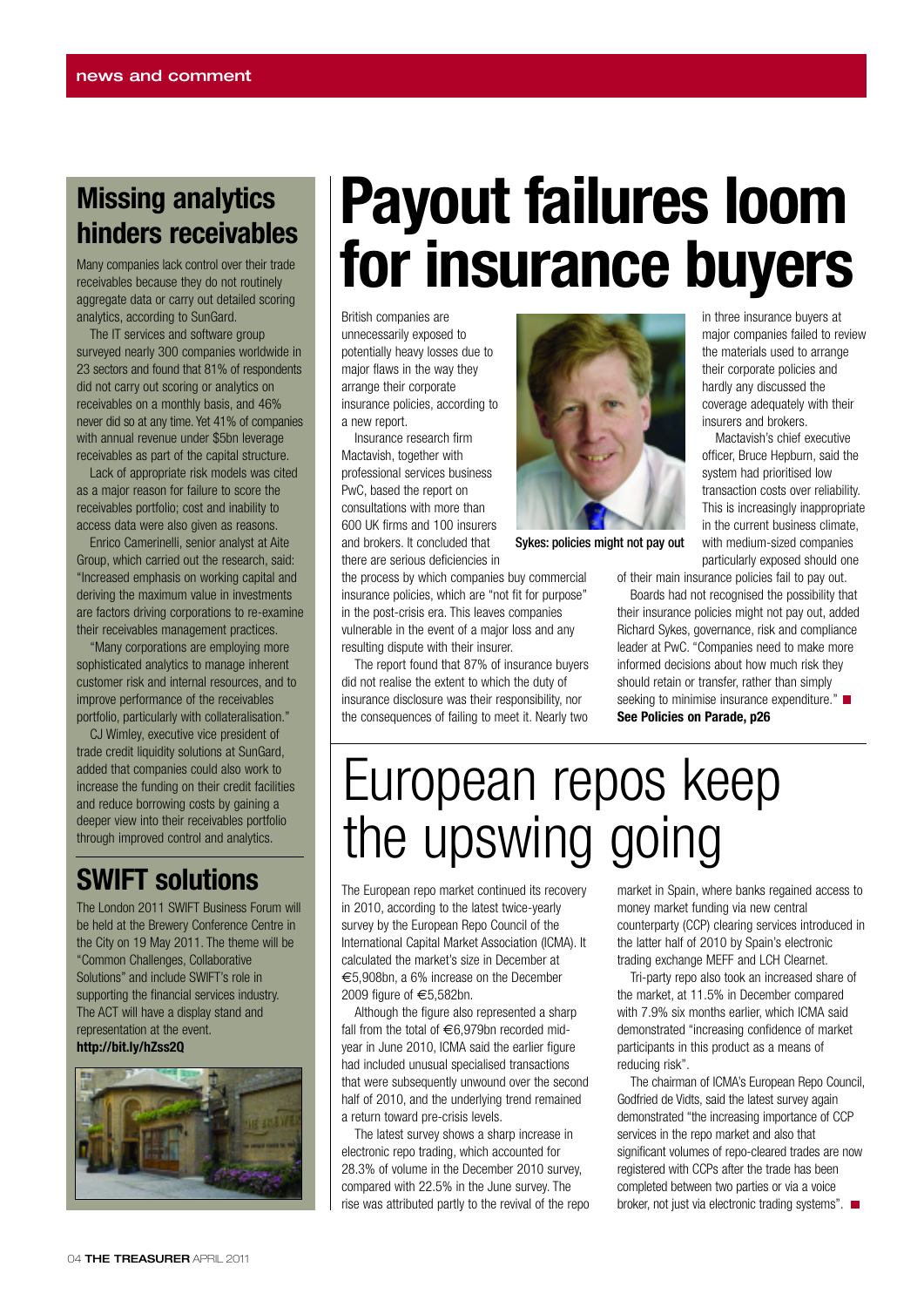# Confusion rife over pension tax scheme

HM Treasury last month announced legislation to allow the high pension tax bills caused by a cut in the annual allowance for final salary pension schemes to be paid directly out of

individuals' pension schemes.

However, the government's move "raises more questions than it answers", according to Anthony Arter, senior partner and head of pensions at law firm Eversheds. He said it was bad news for pension schemes and mainly benefited high-earning members.

He said: "It will be mandatory for schemes to offer the 'scheme pays' option, where members are subject to an annual allowance tax



charge of only £2,000, yet the government has not indicated how schemes should operate this facility and they will not be able to charge for providing this option.

"This seems unfair as the additional cost and administrative burden on schemes is likely to be significant, particularly for defined benefit schemes, where adjusting benefits to reflect the amount of tax paid from the scheme will be complicated. The cost to the scheme of doing so – including the cost of actuarial advice – could be greater than the tax charge itself." ■

**See panel, this page** Arter: high-earners benefit

## **Risk reduction project for FX deals restarted**

The Basel Committee on Banking Supervision and the Committee on Payment and Settlement Systems (CPSS) are establishing a joint working group to revise the Basel guidance for managing settlement risk in FX transactions. The aim is to ensure that financial institutions adequately control their FX

settlement exposures. FX settlement risk was

identified as significant for market participants in a 1996 CPSS report. A May 2008 update to that report found that, through mechanisms such as CLS Bank, the financial services industry had made substantial progress in reducing FX

settlement risk. However, it also found that part of the market still settled in a manner that did not mitigate risk and that some bilateral settlement exposures were large in relation to capital. The 2008 report recommended the following actions:

- $\blacksquare$  individual institutions need to ensure their risk controls and incentives favour the use of riskreducing FX settlement methods;
- <sup>g</sup> industry groups should continue to develop FX trade settlement services so as to reduce risks, particularly same-day settlement services, next-

day trades and trades involving additional currencies and counterparties; and  $\blacksquare$  central banks should

work with supervisors to encourage further progress by the financial industry. The latest announcement indicates the relaunch of the planned work

between central banks and supervisors, postponed with the onset of the financial crisis.

The working party is an important step in ensuring that market participants focus on FX settlement and that their FX exposures are properly controlled.  $\blacksquare$ 

#### **Pensions checklist for tax changes**

Tax changes that take effect from 6 April will have a major impact on the way that pensions are considered and administered by companies, according to professional services group Punter Southall.

Businesses should have identified in advance which employees will be affected by reductions in the annual allowance (from £255,000 to £50,000 from 2011/12) and the lifetime allowance (from £1.8m to £1.5m from 2012/13).

Options to address the impact of the changes include, for defined contribution schemes, restricting total contributions to the annual allowance and redesigning contribution rate structures. For defined benefit schemes, a revised definition of pensionable pay is among the options.

Alternative forms of remuneration could be considered to compensate employees whose future pension savings will be restricted, while offering them access to independent financial advice.

Punter Southall suggested that companies should discuss with trustees and scheme administrators how best to comply with the annual allowance information requirements and how to assist employees who were considering opting for the "scheme pays" route to meet the annual allowance changes.

#### **CFC regulations still up in the air**

In the March Budget, the government announced it would introduce new controlled foreign company (CFC) rules so that UK-based groups could compete more effectively with those based overseas "while protecting against the artificial division of UK profits". A consultation document will appear in May 2011 and draft legislation in autumn 2011.

The chancellor, George Osborne, said there would be a finance company partial exemption that, in broad terms, resulted in an effective UK tax rate of one quarter of the main rate on profits derived from overseas group financing arrangements (equivalent to 5.75% by 2014). This will be preceded by interim changes to the current CFC rules for accounting periods beginning on or after 1 January 2011, to make the CFC regime easier to operate ahead of full reform.